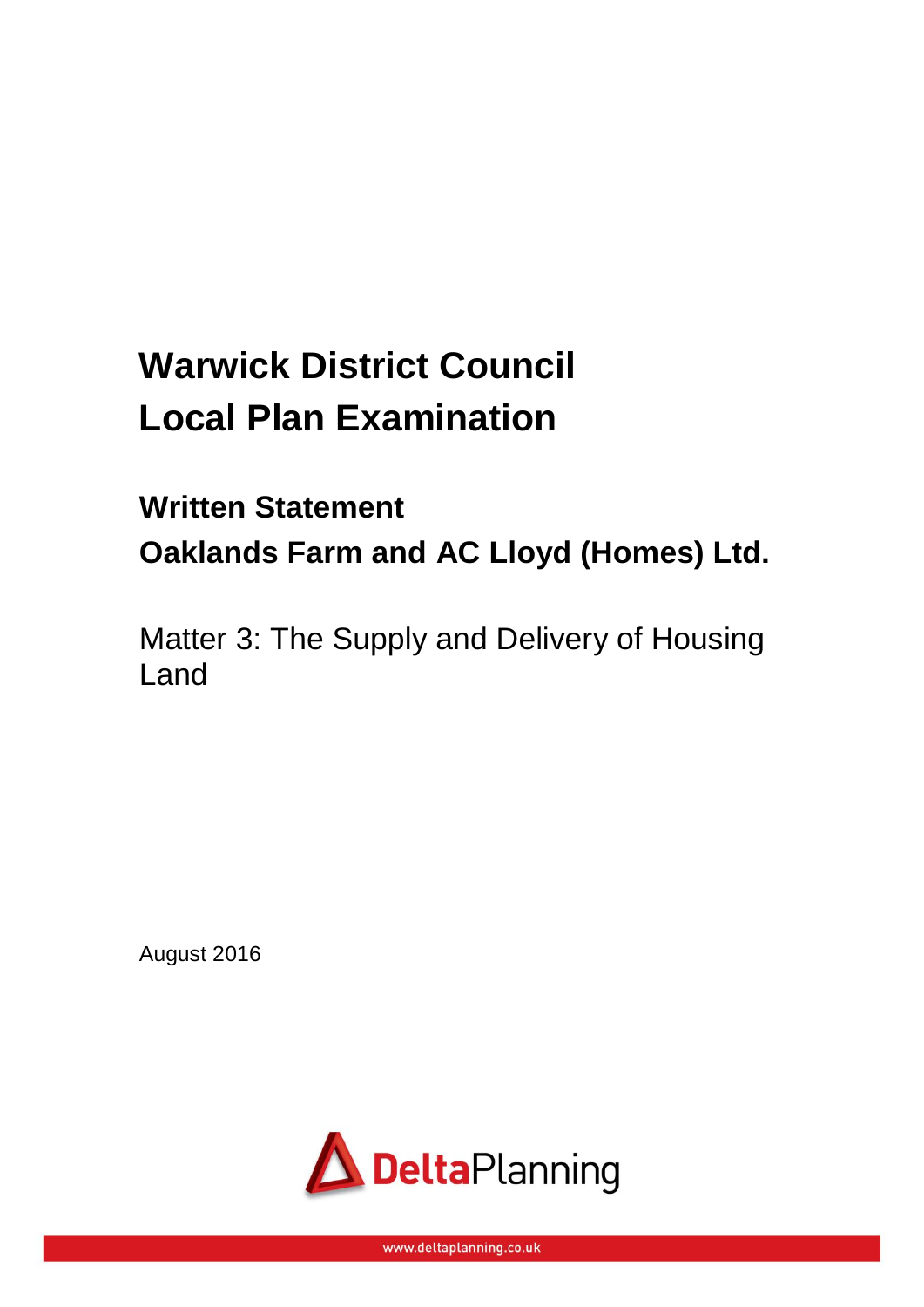#### **Contents**

**Written Statement produced by:**

**Delta Planning 1 Chester Court, High Street Knowle, Solihull, B93 0LL Tel: 0121 285 1244 www.deltaplanning.co.uk**

**August 2016**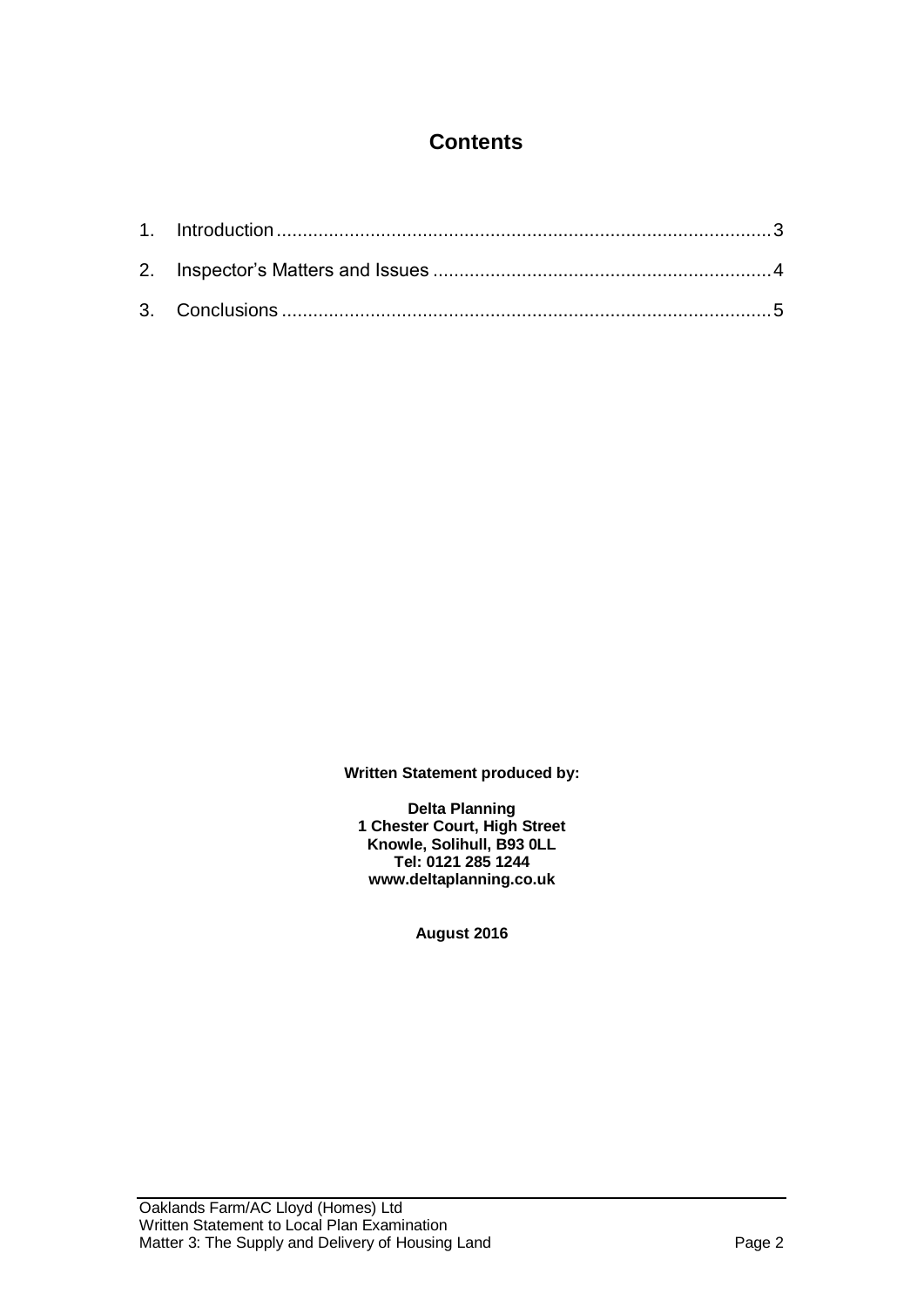#### <span id="page-2-0"></span>**1. Introduction**

- 1.1. This Statement is submitted to the Warwick District Local Plan Examination on behalf of Oaklands Farm/AC Lloyd (Homes) Ltd in respect of their land interest at Oaklands Farm in Budbrooke, Hatton Park.
- 1.2. This site was put forward by Oaklands Farm/AC Lloyds as an additional housing site for inclusion in the Local Plan at Proposed Modification stage. It is considered that the allocation of this site in the Local Plan could help to ensure that sufficient flexibility is provided to deliver the identified housing needs.
- 1.3. This Statement seeks to address Question 4 in respect of Matter 3 only. Site specific information and justification regarding the site at Oaklands Farm is provided in a separated Written Statement submitted by Oaklands Farm/AC Lloyd in response to the issues and matters raised by the Inspector in respect of Matter 7d.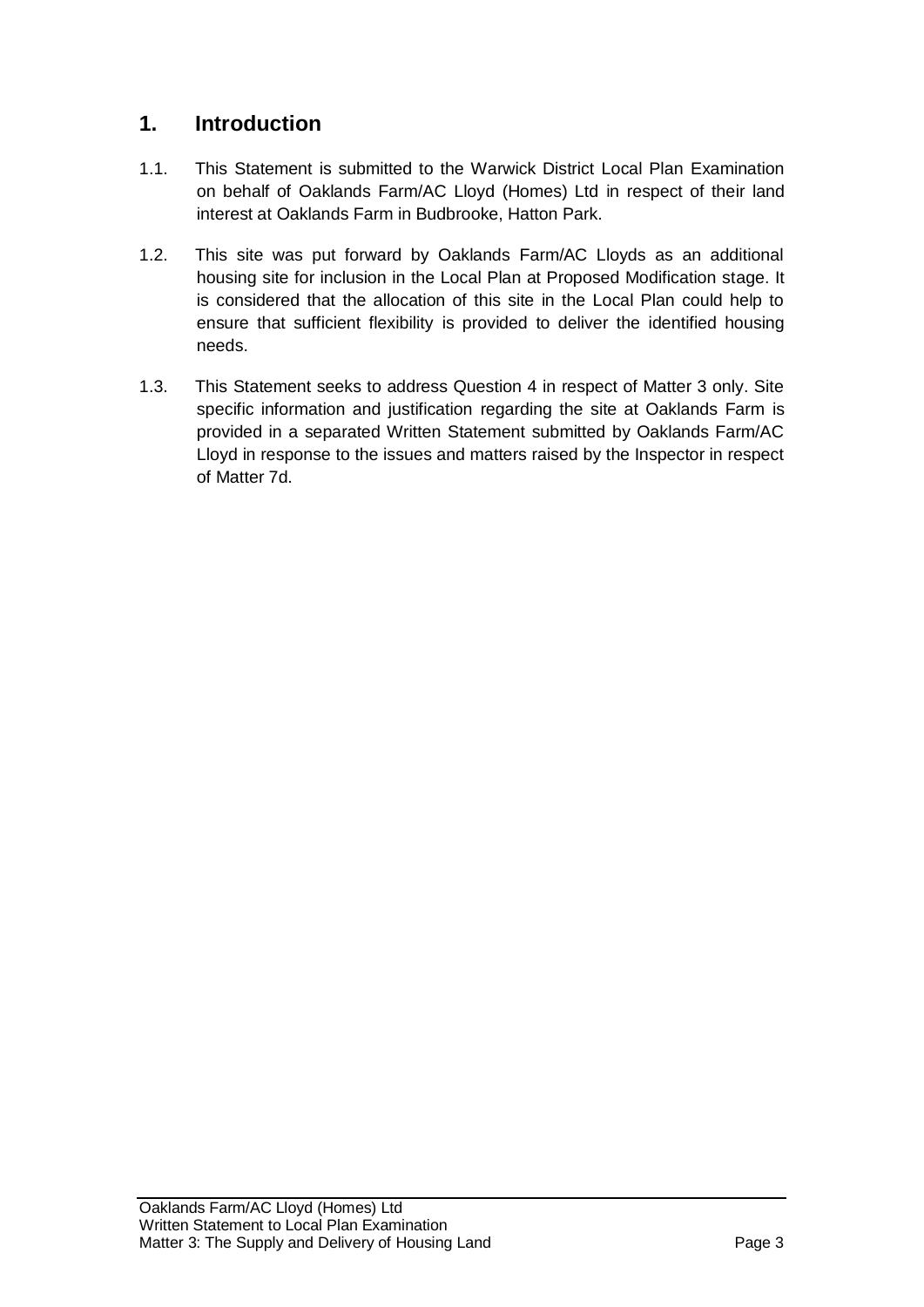#### <span id="page-3-0"></span>**2. Inspector's Matters and Issues**

- 2.1. One of the questions the Inspector has raised with regard to Matter 3 is 'How flexibility [has] been provided in terms of the supply of housing?'.
- 2.2. As set out in Oakland Farm/AC Lloyd's response to the Local Plan Proposed Modifications consultation, the Local Plan seeks to deliver sufficient housing to meet the identified housing requirement of 16,776 dwellings through Local Plan allocations including sites in the Green Belt. In total 9,369 dwellings are to be delivered on sites allocated in the Plan bringing the total provision over the plan period to 17,577 dwellings.
- 2.3. Whilst we acknowledge that the identified housing land supply (17,577 dwellings) is above the agreed objectively assessed housing need for Warwick District (16,776 dwellings) and therefore allows for some flexibility if allocated sites fail to come forward or are delivered with reduced capacity, we consider that the proposed housing land supply does not provide a sufficient degree of flexibility to significantly boost the supply of housing in the District.
- 2.4. The proposed supply is only 801 dwellings above the identified requirement. This represents less than 5% of the District's overall housing need and in our view is not sufficiently flexible to ensure that the Local Plan can readily adapt to changing circumstances.
- 2.5. It is considered that the Local Plan is not effective as it risks not delivering the full objectively assessed housing requirements unless additional sites are allocated to provide for a greater choice of sites and increased flexibility to respond to change.
- 2.6. We consider that Oaklands Farm is a suitable and sustainable development option and should be included in the Local Plan as an additional housing allocation. Further information on the site is provided in a separate Written Statement submitted by Oaklands Farm/AC Lloyd in response to Matter 7d.